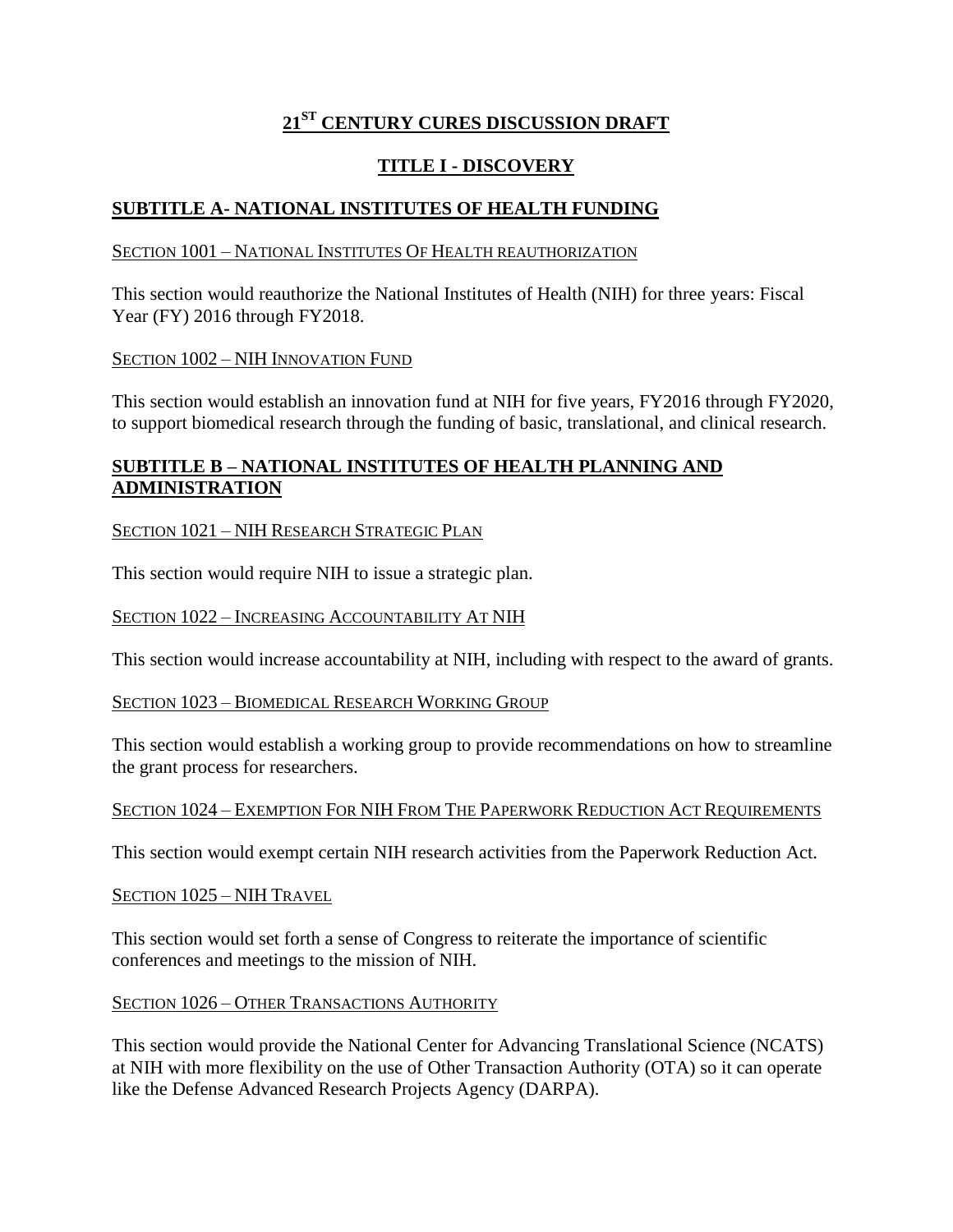### SECTION 1027 – NCATS PHASE IIB RESTRICTION

This section would remove a restriction on NCATS' conduct of, or grants for, phase II and III clinical trials.

### SECTION 1028 – HIGH-RISK, HIGH-REWARD RESEARCH

This section would support research that pursues innovative approaches to major challenges in biomedical research that involve inherent high risk, but have the potential to lead to breakthroughs.

## **SUBTITLE C – SUPPORTING YOUNG EMERGING SCIENTISTS**

### SECTION  $1041$  – IMPROVEMENT OF LOAN REPAYMENT PROGRAMS OF NIH

This section would improve loan repayment programs for NIH researchers.

### SECTION 1042 – REPORT

This section would require the NIH Director to submit a report to Congress on programs for young emerging scientists at NIH.

### **SUBTITLE D – CAPSTONE GRANT PROGRAM**

### SECTION 1061 – CAPSTONE AWARD

This section would create a capstone grant program to support outstanding scientists who have been funded by NIH.

### **SUBTITLE E – PROMOTING PEDIATRIC RESEARCH THROUGH THE NATIONAL INSTITUTES OF HEALTH**

### SECTION 1081 – NATIONAL PEDIATRIC RESEARCH NETWORK

This section would require NIH to establish a national pediatric research network. It would be composed of research institutions that would operate as a consortium in order to pool resources and coordinate activities related to pediatric rare diseases or birth defects.

### SECTION 1082 – GLOBAL PEDIATRIC CLINICAL TRIAL NETWORK SENSE OF CONGRESS

This section would set forth a sense of Congress that NIH and FDA should work with the European Union, industry, and others to establish a global pediatric clinical trial network.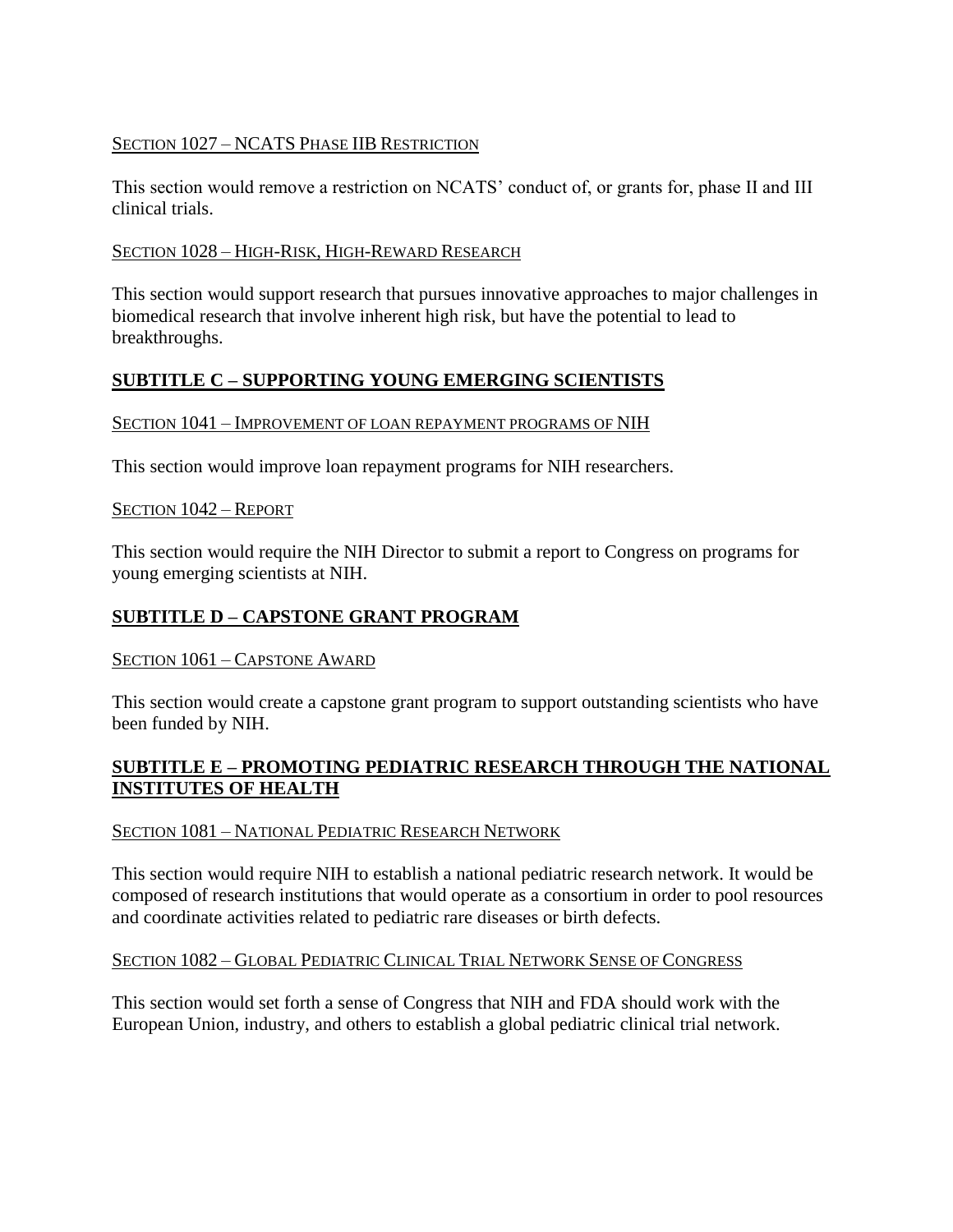## SECTION 1083 – APPROPRIATE AGE GROUPINGS IN CLINICAL RESEARCH

This section would help ensure appropriate age groupings are included in research studies involving human subjects.

## **SUBTITLE F – ADVANCEMENT OF NIH RESEARCH AND DATA ACCESS**

### SECTION 1101 – SHARING OF DATA THROUGH NIH-FUNDED RESEARCH

This section would allow the NIH Director to require those whose research is supported by NIH to share their data.

### SECTION 1102 – STANDARDIZATION OF DATA IN CLINICAL TRIAL REGISTRY DATA BANK ON ELIGIBILITY FOR CLINICAL TRIALS

This section would enhance patient searches for ongoing trials by requiring NIH to standardize certain patient inclusion and exclusion information across all trials housed in ClinicalTrials.gov.

## **SUBTITLE G – FACILITATING COLLABORATIVE RESEARCH**

### SECTION 1121 – CLINICAL TRIAL DATA SYSTEM

This section would create a third-party scientific research sharing system for trials solely funded by the federal government in order to allow the use and analysis of data beyond each individual research project.

### SECTION 1122 – NATIONAL NEUROLOGICAL DISEASES SURVEILLANCE SYSTEM

This section would require CDC to set up a surveillance system for neurological diseases like Parkinson's disease and Multiple Sclerosis.

### SECTION 1123 – DATA ON NATURAL HISTORY OF DISEASES

The section would establish a public-private partnership to establish or enhance and support an information technology system, including staffing, to collect, maintain, analyze, and interpret data on the natural history of diseases, with a particular focus on rare diseases.

### SECTION 1124 – ACCESSING, SHARING, AND USING HEALTH DATA FOR RESEARCH PURPOSES

This section would require the secretary to revise several provisions in the Health Insurance Portability and Accountability Act (HIPAA) Privacy Rule to clarify certain permissible uses of protected health information.

# **SUBTITLE H – COUNCIL FOR 21ST CENTURY CURES**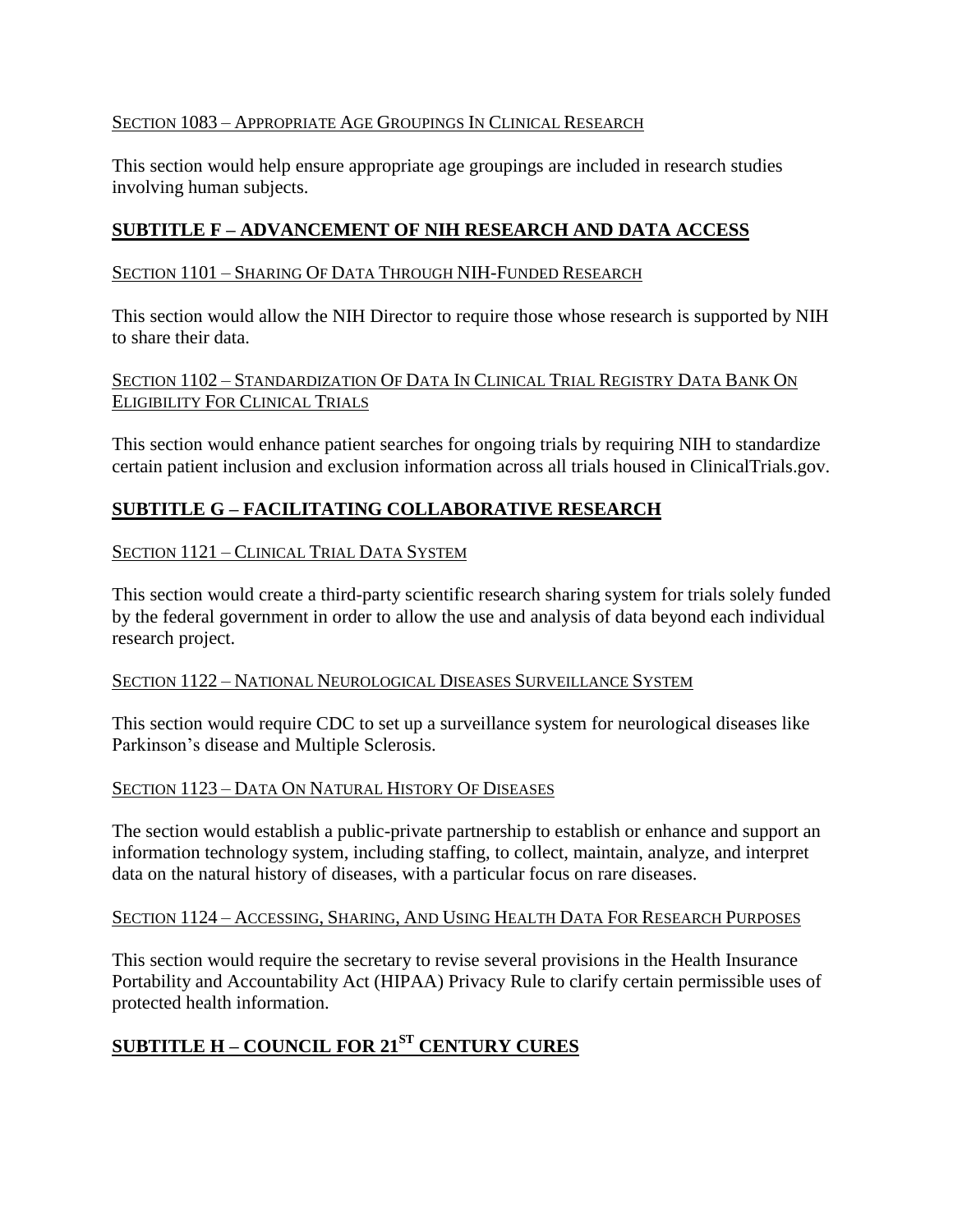## SECTION  $1141$  – COUNCIL FOR  $21^{ST}$  CENTURY CURES

This section would establish a public-private partnership in the United States to accelerate the discovery, development, and delivery of innovative cures, treatments, and preventive measures for patients.

# **TITLE II - DEVELOPMENT**

## **SUBTITLE A – PATIENT-FOCUSED DRUG DEVELOPMENT**

### SECTION 2001 – DEVELOPMENT AND USE OF PATIENT EXPERIENCE DATA TO ENHANCE STRUCTURED RISK-BENEFIT ASSESSMENT FRAMEWORK

Because no one understands a particular condition or disease better than patients living with it, this section would require FDA to establish a structured framework for the meaningful incorporation of patient experience data into the regulatory decision-making process, including the assessment of desired benefits and tolerable risks associated with new treatments.

## **SUBTITLE B – QUALIFICATION AND USE OF DRUG DEVELOPMENT TOOLS**

## SECTION 2021 – QUALIFICATION OF DRUG DEVELOPMENT TOOLS

This section would require FDA to issue guidance that would assist in the development of biomarkers, with input from public-private partnerships, and establish a codified process for qualification of biomarkers and other drug development tools. This section would also provide for transparency and collaboration throughout the guidance development and qualification process.

## SECTION 2022 – ACCELERATED APPROVAL DEVELOPMENT PLAN

This section would facilitate early interactions and agreement between sponsors and FDA on designing studies to generate evidence for purposes of accelerated approval.

## **SUBTITLE C – FDA ADVANCEMENT OF PRECISION MEDICINE**

### SECTION 2041 – PRECISION MEDICINE GUIDANCE AND OTHER PROGRAMS OF FDA

This section would require FDA to issue, and periodically update, guidance documents intended to assist sponsors in the development of precision drugs and biological products.

## **SUBTITLE D – MODERN TRIAL DESIGN AND EVIDENCE DEVELOPMENT**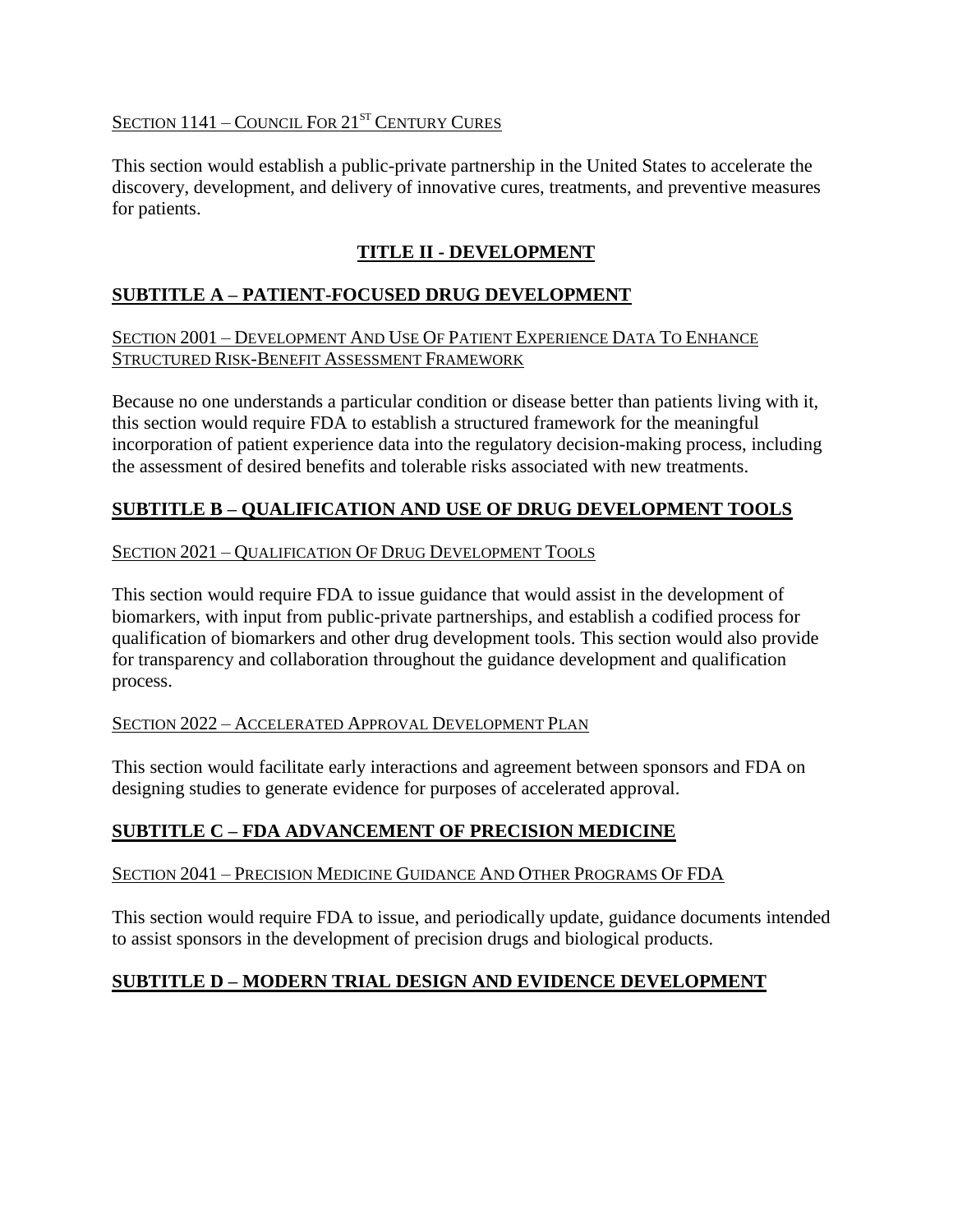### SECTION 2061 – BROADER APPLICATION OF BAYESIAN STATISTICS AND ADAPTIVE TRIAL **DESIGNS**

This section would require FDA to hold a public meeting and issue guidance documents that would assist sponsors in incorporating adaptive designs and Bayesian statistical modeling into their clinical protocols and new drug applications.

### SECTION 2062 – UTILIZING EVIDENCE FROM CLINICAL EXPERIENCE

This section would require FDA to establish a program to evaluate the potential use of evidence from clinical experience to help support the approval of a new indication for a drug and to help support or satisfy post-approval study requirements. In parallel, FDA would identify and execute pilot demonstrations to extend existing use of the Sentinel System to support these efforts.

### SECTION 2063 – STREAMLINED DATA REVIEW PROGRAM

This section would require FDA to establish a streamlined data review program that would make use of submitted clinical data summaries to support the approval or licensure of specified new indications of drugs and biologics if certain qualifying criteria are met.

## **SUBTITLE E – EXPEDITING PATIENT ACCESS**

### SECTION 2081 – SENSE OF CONGRESS

This section would express the support of Congress for FDA's expedited approval of breakthrough therapies.

### SECTION 2082 – 2083 – EXPANDED ACCESS POLICY

This section would place transparency requirements on certain drug companies regarding their expanded access programs (programs for patients to access drugs before they are approved) and require FDA to finalize guidance regarding how it interprets and uses adverse drug event data resulting from drug use under such expanded access programs.

## **SUBTITLE F – FACILITATING DISSEMINATION OF HEALTH CARE ECONOMIC INFORMATION**

### SECTION 2101 – FACILITATING DISSEMINATION OF HEALTH CARE ECONOMIC INFORMATION

This section would add clarity and facilitate dissemination of health care economic information, as defined in the section, to payers, formulary committees, or other similar entities.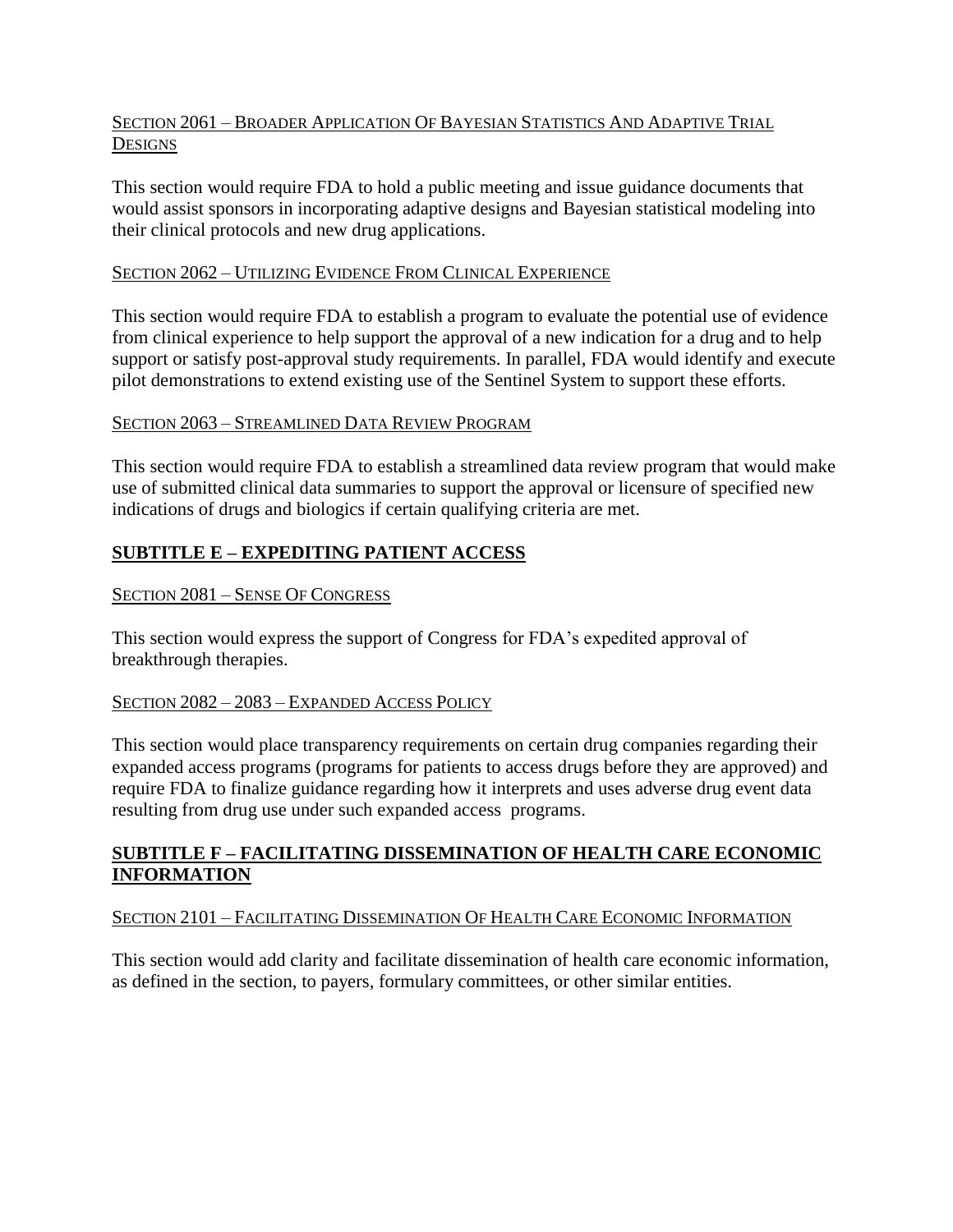## SECTION 2102 – FACILITATING RESPONSIBLE COMMUNICATION OF SCIENTIFIC AND MEDICAL **DEVELOPMENTS**

This section would require FDA to issue guidance on facilitating responsible, truthful, and nonmisleading scientific and medical information not included in the label of drugs.

## **SUBTITLE G – ANTIBIOTIC DRUG DEVELOPMENT**

SECTION 2121 – APPROVAL OF CERTAIN DRUGS FOR USE IN A LIMITED POPULATION OF **PATIENTS** 

This section builds off of the progress Congress made with the passage of the GAIN Act as a part of the Food and Drug Safety and Innovation Act (FDASIA) in 2012 by facilitating the development of new antibacterial or antifungal drugs through a tailored FDA approval pathway.

## SECTION 2122 – SUSCEPTIBILITY TEST INTERPRETIVE CRITERIA FOR MICROORGANISMS

This section streamlines the process by which FDA can clear or approve updates to antimicrobial susceptibility testing devices.

## SECTION 2123 – ENCOURAGING THE DEVELOPMENT AND RESPONSIBLE USE OF NEW ANTIMICROBIAL DRUGS

This section provides for higher Medicare payments for certain antimicrobial drugs.

## **SUBTITLE H – VACCINE ACCESS, CERTAINTY, AND INNOVATION**

## SECTION 2141 – 2143

These sections would create and formalize processes for the making of vaccination scheduling recommendations by the advisory committee on immunization practices (ACIP), for CDC review of the ACIP recommendations, and for meetings between CDC and vaccine developers.

## **SUBTITLE I –INCENTIVES FOR CERTAIN PRODUCTS FOR LIMITED POPULATIONS**

SECTION 2151 – EXTENSION OF EXCLUSIVITY PERIODS FOR A DRUG APPROVED FOR A NEW INDICATION FOR A RARE DISEASE OR CONDITION

This provision would provide incentives for drug companies to conduct research to repurpose approved drugs for rare diseases and seek approval from FDA for a rare disease indication on its label.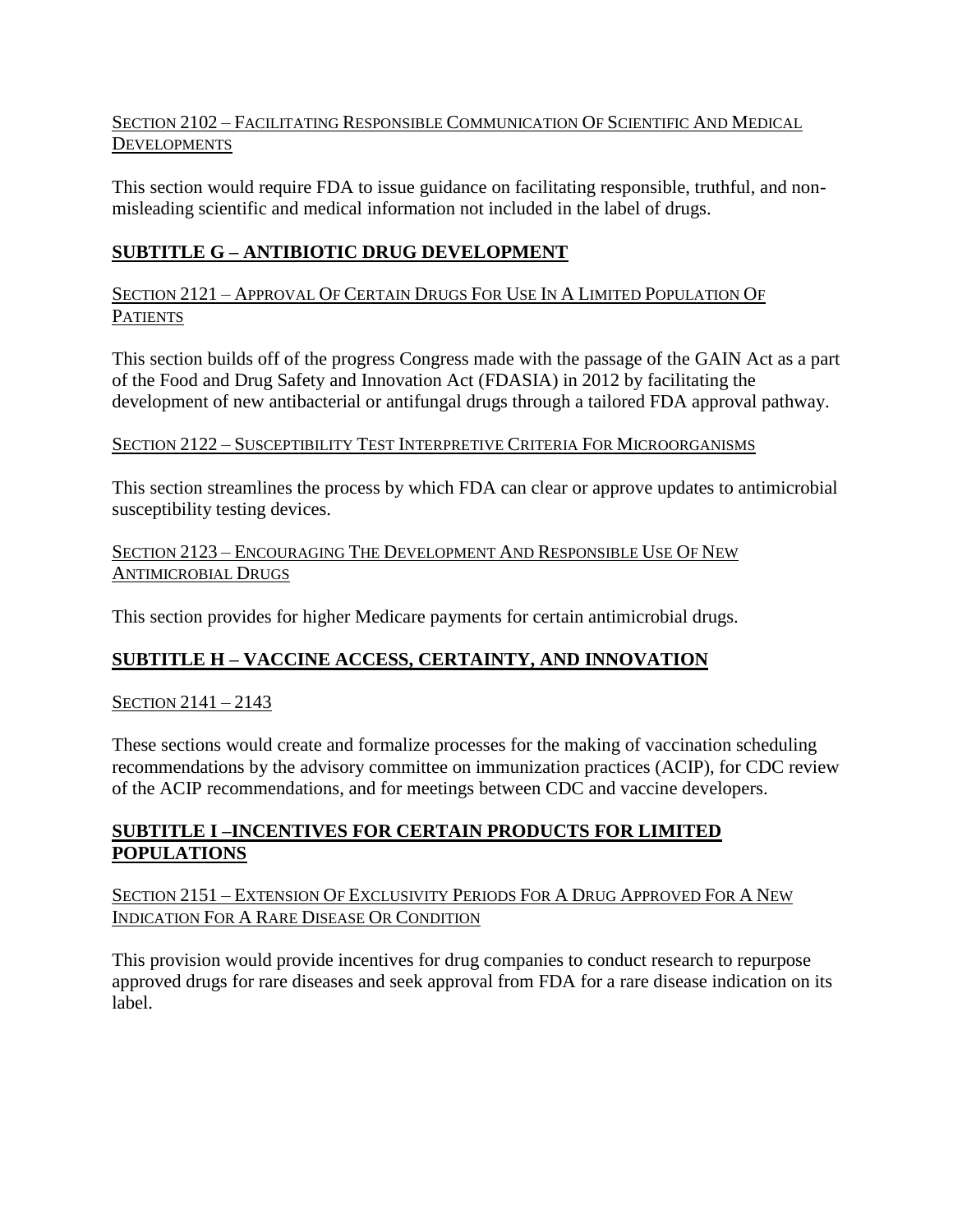## SECTION 2152 – REAUTHORIZATION OF RARE PEDIATRIC DISEASE PRIORITY REVIEW VOUCHER INCENTIVE PROGRAM

This section would reauthorize the rare pediatric disease priority review voucher (PRV) program.

# **SUBTITLE J – DOMESTIC MANUFACTURING AND EXPORT EFFICIENCIES**

## SECTION 2161 – GRANTS FOR STUDYING THE PROCESS OF CONTINUOUS DRUG MANUFACTURING

This section would allow FDA to award grants to higher education and non-profit organizations to study and recommend improvements to the process of continuous manufacturing, and other similar innovative monitoring and control techniques, of drugs and biologics.

## SECTION 2162 – RE-EXPORTATION AMONG MEMBERS FOR THE EUROPEAN ECONOMIC AREA

This section would allow U.S. pharmaceutical manufacturers to export controlled substances from a second country as European pharmaceutical companies are allowed to do. Currently, U.S. pharmaceutical manufacturers are prohibited from re-exporting controlled substances from any second country.

# **SUBTITLE K – ENHANCING COMBINATION PRODUCTS REVIEW**

## SECTION 2181 – ENHANCING COMBINATION PRODUCTS REVIEW

This section requires FDA to issue a final guidance describing the role of all agency centers when reviewing a combination product.

## **SUBTITLE L – PRIORITY REVIEW FOR BREAKTHROUGH DEVICES**

## SECTION 2201 – PRIORITY REVIEW FOR BREAKTHROUGH DEVICES

In order to provide for more effective treatment or diagnosis of life-threatening or irreversibly debilitating diseases or conditions, this section would require FDA to establish a priority review program for certain breakthrough medical devices technologies.

## **SUBTITLE M – MEDICAL DEVICE REGULATORY PROCESS IMPROVEMENTS**

## SECTION 2221 – THIRD-PARTY QUALITY SYSTEM ASSESSMENT

This section would establish a voluntary third-party quality system assessment program where device companies could have their quality system certified by an FDA-authorized third party and, once certified, gain certain efficiencies in the FDA pre-market review process.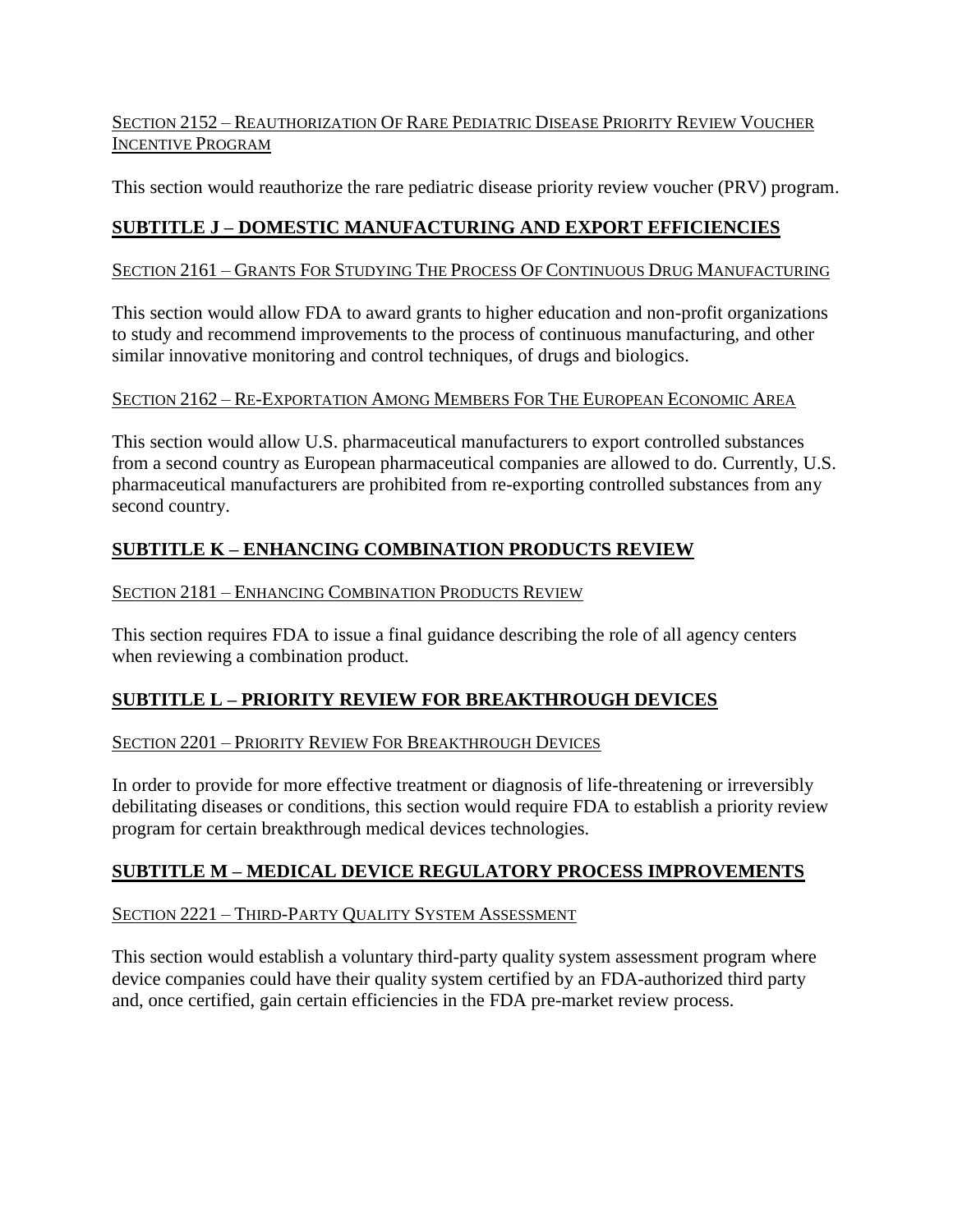### SECTION 2222 – VALID SCIENTIFIC EVIDENCE

This section would clarify that, in the context of FDA evaluation of medical devices, valid scientific evidence may include registry data, studies published in peer-review journals, and data collected in countries other than the United States so long as certain criteria are met.

### SECTION 2223 – TRAINING AND OVERSIGHT IN LEAST BURDENSOME APPROPRIATE MEANS **CONCEPT**

This section would ensure that each FDA employee involved in the review of medical device submissions receives adequate training in the meaning and implementation of the least burdensome means concept.

### SECTION 2224 – RECOGNITION OF STANDARDS

This section would establish a clear process at FDA for the submission, review, and recognition of standards established by a nationally or internationally recognized standard organization for purposes of medical device review.

### SECTION 2225 – EASING REGULATORY BURDEN WITH RESPECT TO CERTAIN CLASS I AND CLASS II DEVICES

This section would allow FDA to focus its oversight on those devices that pose more risks to patients.

### SECTION 2226 – ADVISORY COMMITTEE PROCESS

This section would improve the medical device classification panel review process at FDA to ensure adequate expertise among panel members to assess the device and allow for presentation by the device sponsor to the panel, among other things.

### SECTION 2227 – HUMANITARIAN DEVICE EXEMPTION APPLICATION

This section would provide FDA with the authority to apply the humanitarian device exemption to diseases and conditions that affect up to 8,000 individuals in the U.S.

### SECTION 2228 – CLIA WAIVER STUDY DESIGN GUIDANCE FOR IN VITRO DIAGNOSTICS

This section would require FDA to issue guidance clarifying CLIA waiver study design.

## **SUBTITLE N – SENSIBLE OVERSIGHT FOR TECHNOLOGY WHICH ADVANCES REGULATORY EFFICIENCY**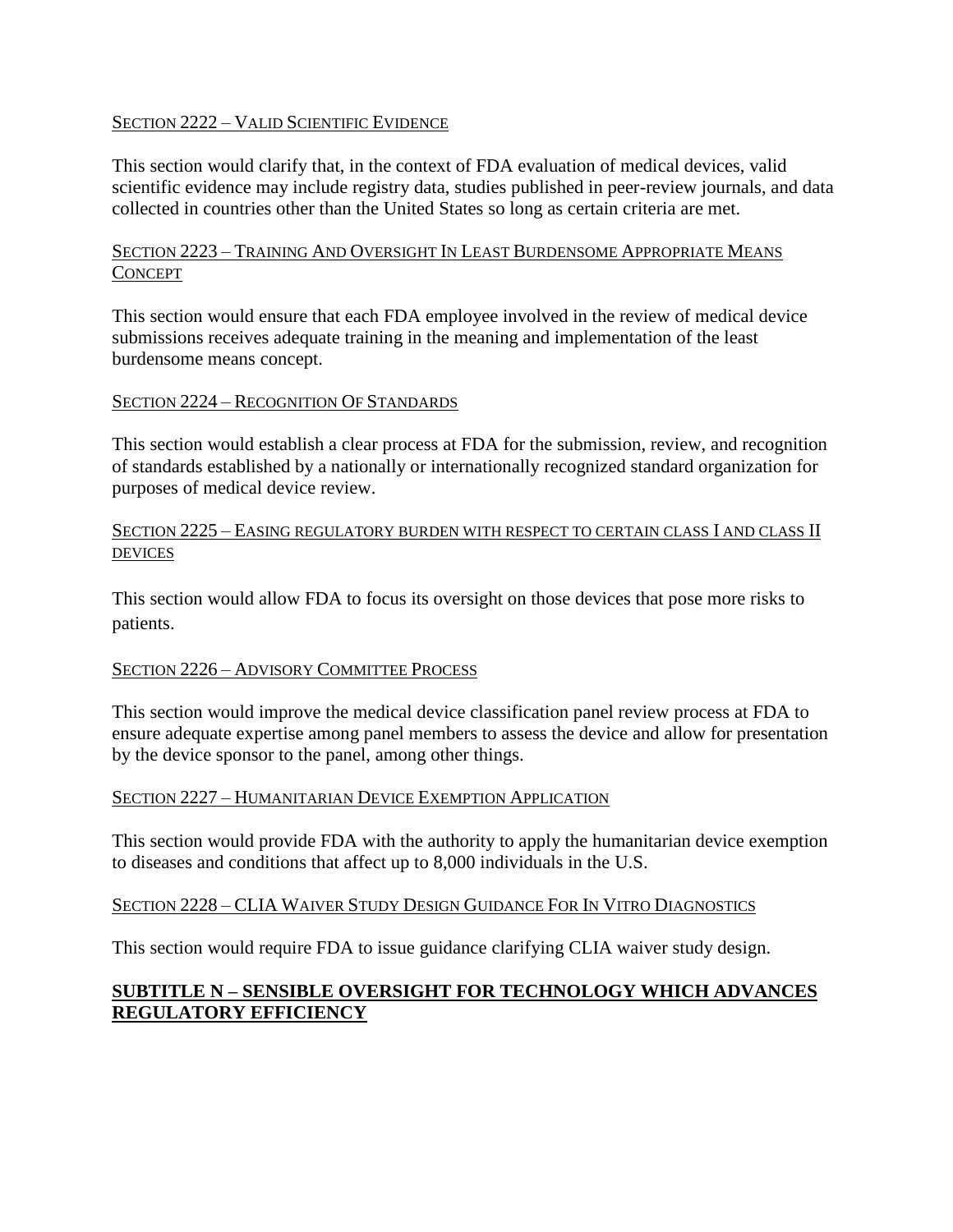#### SECTIONS 2241 – 2243

Technological innovation around health software and wireless platforms such as smartphones hold great promise for our 21<sup>st</sup> century health care system. However, there are concerns related to the current regulatory approach for health technologies. Sections 2241-2243 would support further development in this field by updating the regulatory laws around software and creating clarity for developers and reviewers alike.

## **SUBTITLE O – STREAMLINING CLINICAL TRIALS**

### SECTION 2261 – PROTECTION OF HUMAN SUBJECTS IN RESEARCH; APPLICABILITY OF RULES

This section would exempt clinical trials that are subject to the comprehensive human subject regulations under the Federal Food Drug and Cosmetic Act (FFDCA) from requirements under the Common Rule. Further, this section would streamline the institutional review board (IRB) process for trials that are being conducted at multiple sites.

### SECTION 2262 – USE OF NON-LOCAL INSTITUTIONAL REVIEW BOARDS FOR REVIEW OF INVESTIGATIONAL DEVICE EXEMPTIONS AND HUMAN DEVICE EXEMPTIONS

This section would remove the limitation on the use of central IRBs in medical device trials.

## SECTION 2263 – ALTERATION OR WAIVER OF INFORMED CONSENT FOR CLINICAL INVESTIGATIONS

This section would amend certain provisions governing the informed consent process for enrolling patients in medical device tests that poses no more than minimal risk and include appropriate safeguards to protect the rights, safety, and welfare of the participants.

## **Subtitle P – IMPROVING SCIENTIFIC EXPERTISE AND OUTREACH AT FDA**

## SECTION 2281 – SILVIO O. CONTE SENIOR BIOMEDICAL RESEARCH SERVICE

This section would enable FDA to hire more efficiently and ensure that the agency has the staff required to ensure they keep up with the pace of innovation.

### SECTION 2282 – ENABLING FDA SCIENTIFIC ENGAGEMENT

This section expresses congressional support for eliminating barriers that prevent agency staff from attending scientific conferences and meetings. Allowing staff travel for their continued training and education will help the agency keep pace with the latest scientific developments.

## SECTION 2283 – REAGAN-UDALL FOUNDATION FOR FDA

This section would ensure that the Reagan-Udall Foundation has access to the expertise and human capital it needs to fulfill its statutory mission of advancing FDA's scientific priorities.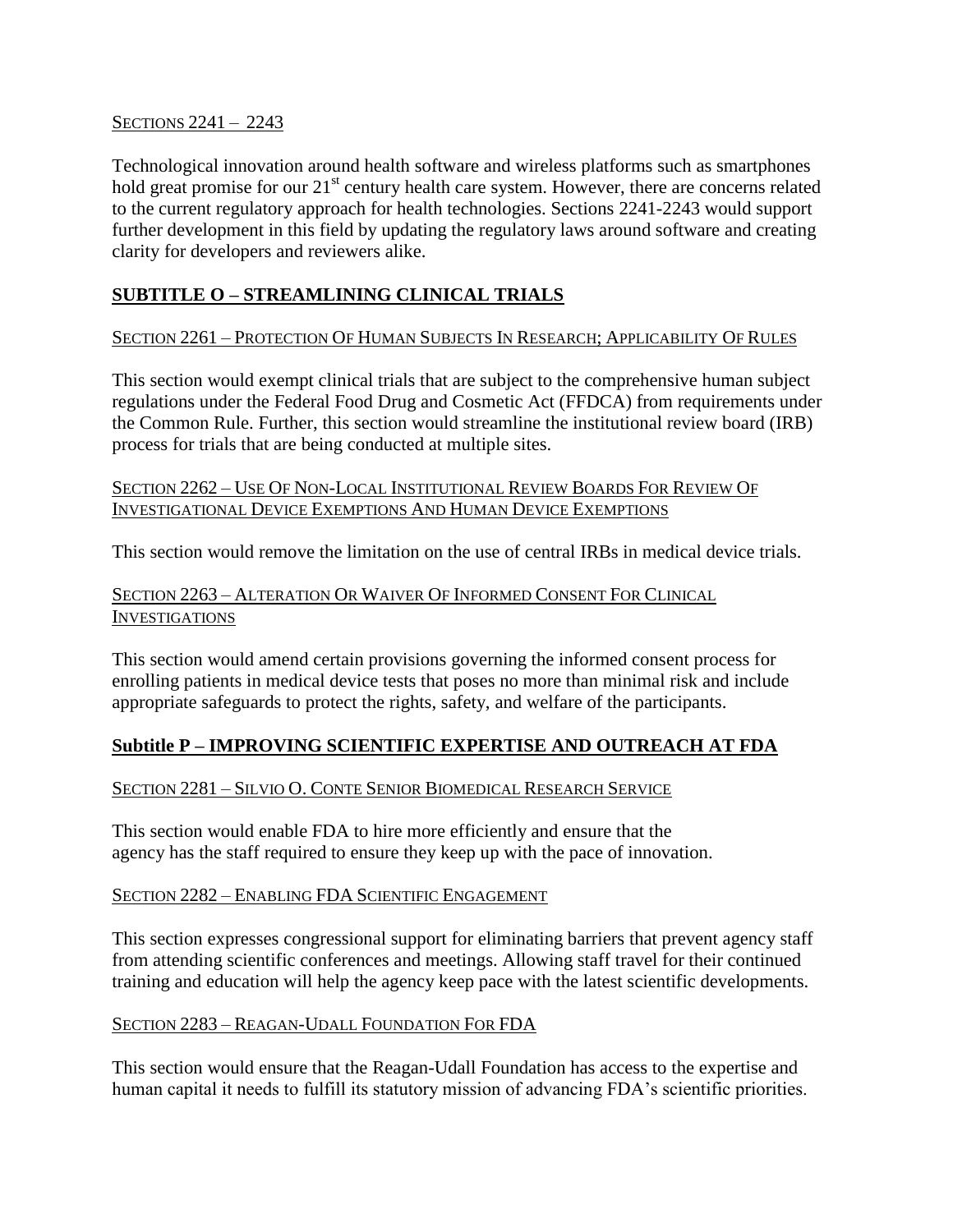## SECTION 2284 – COLLECTION OF CERTAIN VOLUNTARY INFORMATION EXEMPTED FROM PAPERWORK REDUCTION ACT

This section would exempt FDA from the Paperwork Reduction Act with respect to the collection from patients, industry, academia, and other stakeholders of voluntary information through voluntary surveys and questionnaires. This will enable FDA to more easily and efficiently receive patient input.

# **TITLE III - DELIVERY**

# **SUBTITLE A – INTEROPERABILITY**

## SECTION 3001 – ENSURING INTEROPERABILITY

As evidenced by statements from numerous  $21<sup>st</sup>$  Century Cures roundtable participants, the ability to share research and clinical data is a cornerstone of our drive for new cures. The Office of the National Coordinator (ONC) for Health Information Technology has led the charge but recently has identified barriers to nationwide interoperability of health technology. Section 3001 would refocus national efforts on making systems interoperable and holding individuals responsible for blocking or otherwise inhibiting the flow of patient information throughout our healthcare system.

## **SUBTITLE B – TELEHEALTH**

## SECTION 3021 – TELEHEALTH SERVICES UNDER THE MEDICARE PROGRAM

The Energy and Commerce Bipartisan Telemedicine Member Working Group has been working to find a solution that has plagued Congress and our health system for decades: how to adopt new technologies into our delivery system in ways that promote greater quality care and fiscal integrity. Section 3021 supports the efforts of the working group by requiring specific actions of government bodies identified as critical to developing a long-term solution to this problem.

## **SUBTITLE C – ENCOURAGING CONTINUING MEDICAL EDUCATION FOR PHYSICIANS**

## SECTION 3041 – EXEMPTING FROM MANUFACTURER TRANSPARENCY REPORTING CERTAIN TRANSFERS USED FOR EDUCATION PURPOSES

This section would exempt certain transfers of value to physicians from reporting requirements that have hindered physician participation in important continuing medical education activities.

## **SUBTITLE D – DISPOSABLE MEDICAL TECHNOLOGIES**